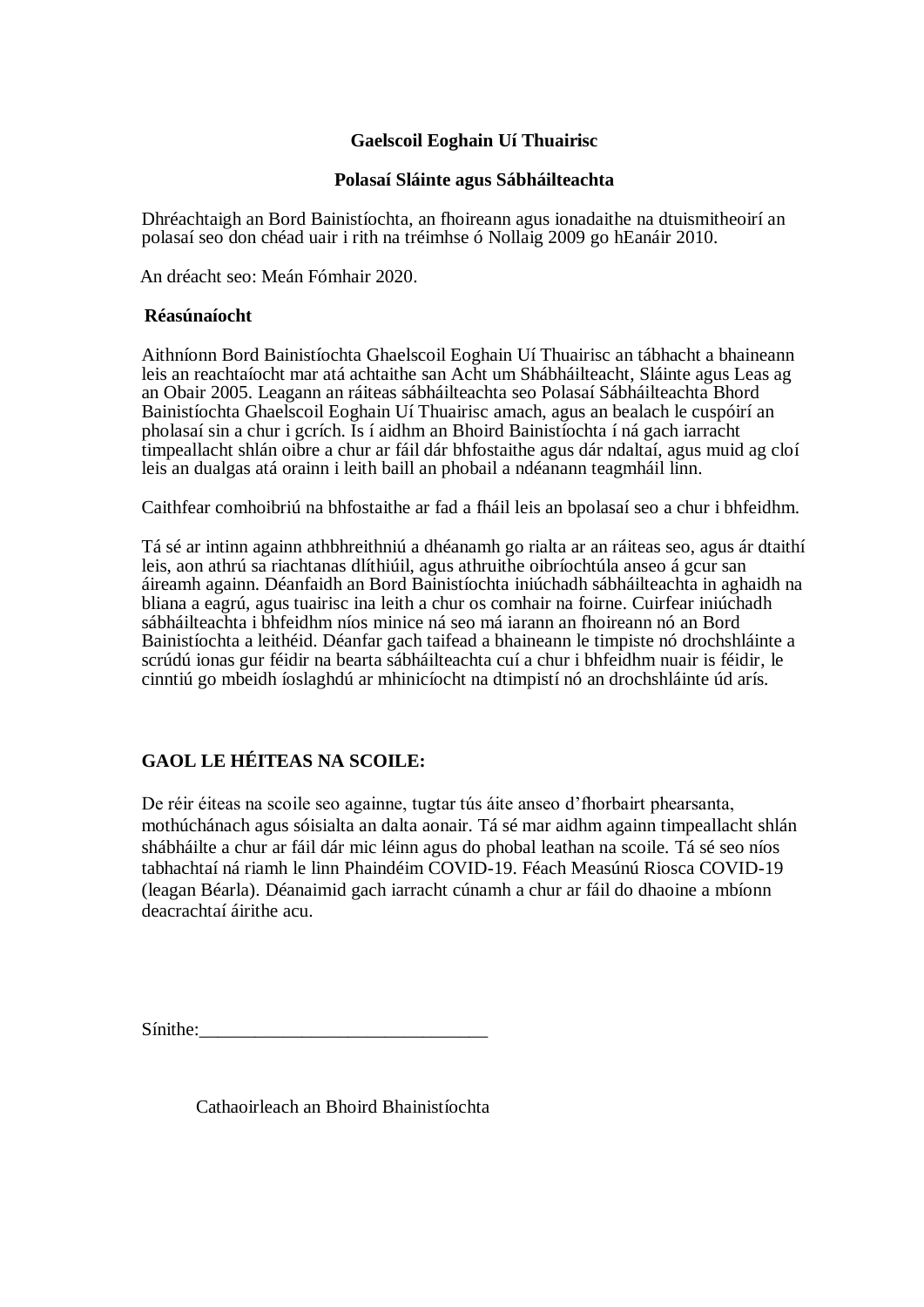### **EOLAS SCOILE**

**Ainm na Scoile:** Gaelscoil Eoghain Uí Thuairisc Tugtar 'Gaelscoil Eoghain Uí Thuairisc' nó 'an scoil' uirthi tríd síos sa ráiteas sábháilteachta seo

**Seoladh Scoile:** Garrán na Fuinseoige, Ceatharlach.

Fón: 059 9131634

**Príomhoide:** Aingeal Uí Dhálaigh

**Príomhoide Ionaid**: Treasa Uí Néill

**Príomhoidí Cúnta:** Majella Ní Riain, Móna Ní Liatháin

**Oifigigh Dhóiteáin:** Treasa Uí Néill, Móna Ní Liatháin

**Ionadaí Sábháilteachta (foireann**)**:** Art Ó Grifín

**Ionadaí Sábháilteachta (BB**)**:** Mícheál Mac Eochaidh

**Pearsanra Garchabhrach:** Gach ball foirne

Is éard atá i ráiteas sábháilteachta Ghaelscoil Eoghain Uí Thuairisc ná clár scríofa le sláinte, sábháilteacht agus leas na bhfostaithe, na mac léinn, na gcuairteoirí chun na scoile, na gconraitheoirí, agus leas duine ar bith eile a dhéanfadh teagmháil linn i ngnáthchúrsaí oibre an lae ar scoil a chinntiú. Cuirfear an ráiteas seo ar fáil do na fostaithe, do dhaoine ón taobh amuigh a chuireann seirbhísí ar fáil dúinn, agus do chigirí an Údaráis Sláinte agus Sábháilteachta de réir mar a éilítear é.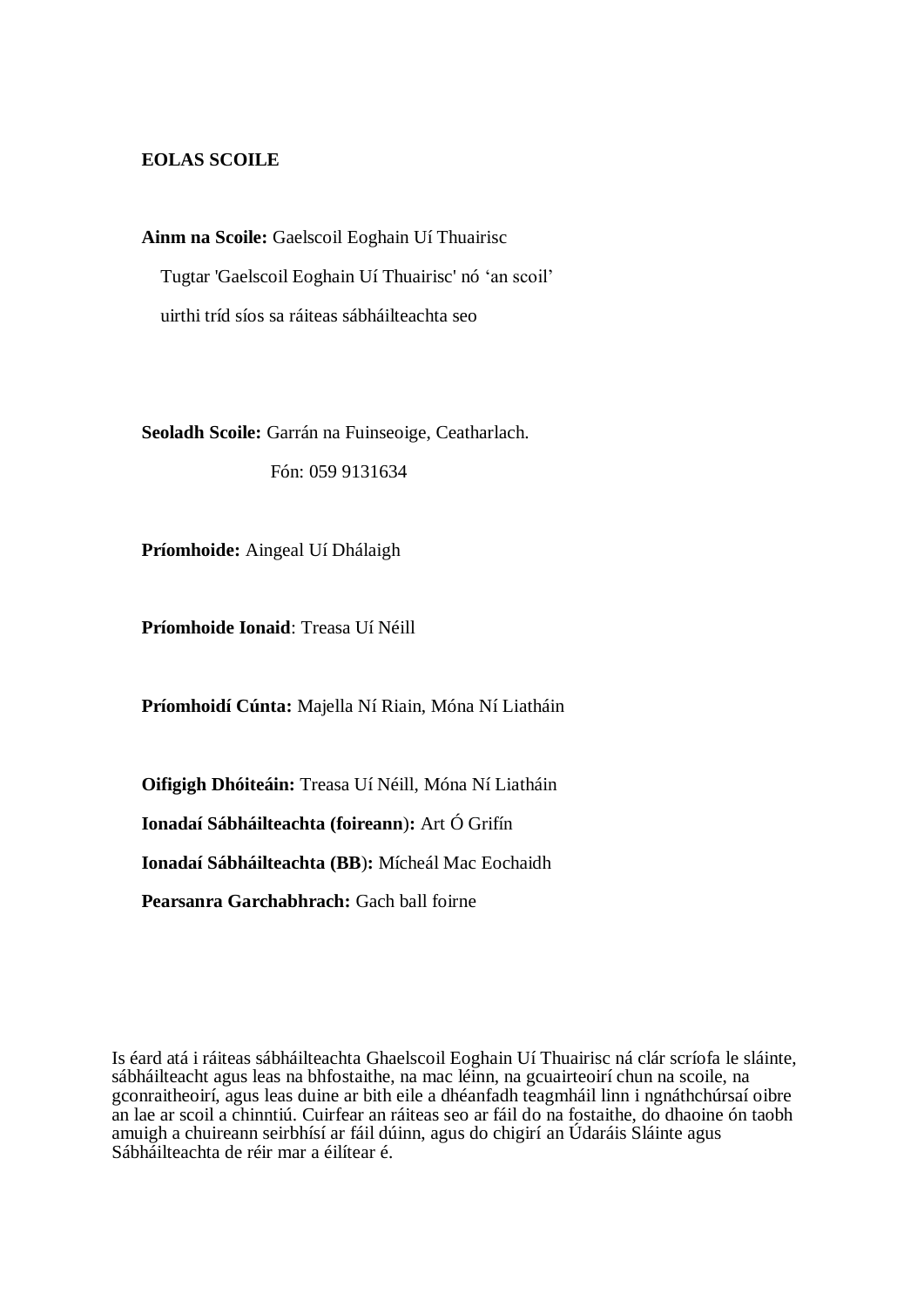**Ráiteas Polasaí Bhord Bainistíochta Ghaelscoil Eoghain Uí Thuairisc de réir an Achta um Shábháilteacht, Sláinte agus Leas ag an Obair.**

1.1 Is iad baill Bhoird Bainistíochta Ghaelscoil Eoghain Uí Thuairisc ná:

**Cathaoirleach:** Maria Mhic Dhiarmada

**Rúnaí an Bhoird:** Aingeal Uí Dhálaigh

**Rúnaí Taifead**: Jill Mhic RoibeairdC

**Cisteoir:** Caitlín Mhic Cárthaigh

## **Baill Bhoird Eile:**

An tAthair Conn Ó Maoldomhnaigh

Mícheál Mac Eochaidh

Caoimhe Uí Fhearaíl

Máire Mhic an Fhailí

1.2 Déanfaidh an Bord Bainistíochta deimhin de go gcuirtear an caighdeán is airde sábháilteachta i bhfeidhm ar scoil chomh fada agus is féidir, agus mar íosmhéid, go mbeidh forálacha 'An tAcht um Shábháilteacht, Sláinte agus Leas ag an Obair 2005' á chur i gcrích.

1.3 Déanfaidh an Bord Bainistíochta chomh fada agus is féidir go praiticiúil:

(a) Gach áit ar áitreabh na scoile a dhearadh, a sholáthar agus a chothabháil, ar bhealach a chinnteoidh sláinte agus sábháilteacht chách.

(b) Bealaí a dhearadh, a sholáthar agus a chothabháil ionas go mbeidh teacht agus imeacht slán ann d'áiteanna oibre.

(c) Bealaí a dhearadh agus a sholáthar ionas go ndéanfar cothabháil ar innealra agus ar ghléasra.

(d) Modhanna pleanáilte, eagraithe oibre a chur ar fáil agus a chothabháil le go ndéanfaí an obair ar bhealach nach gcuirfidh isteach ar shláinte.

(e) Traenáil a thabhairt don fhoireann maidir leis an mbealach ceart le dalta a ardú, agus déileáil le hiompraíocht dhúshlánach ó mhac léinn ar bith.

(f) An t-eolas, an traenáil, an teagasc, agus an mhaoirseacht a bheadh á lorg ag na fostaithe le go mbeidís ag feidhmiú go slán sábháilte, a chur ar fáil dóibh.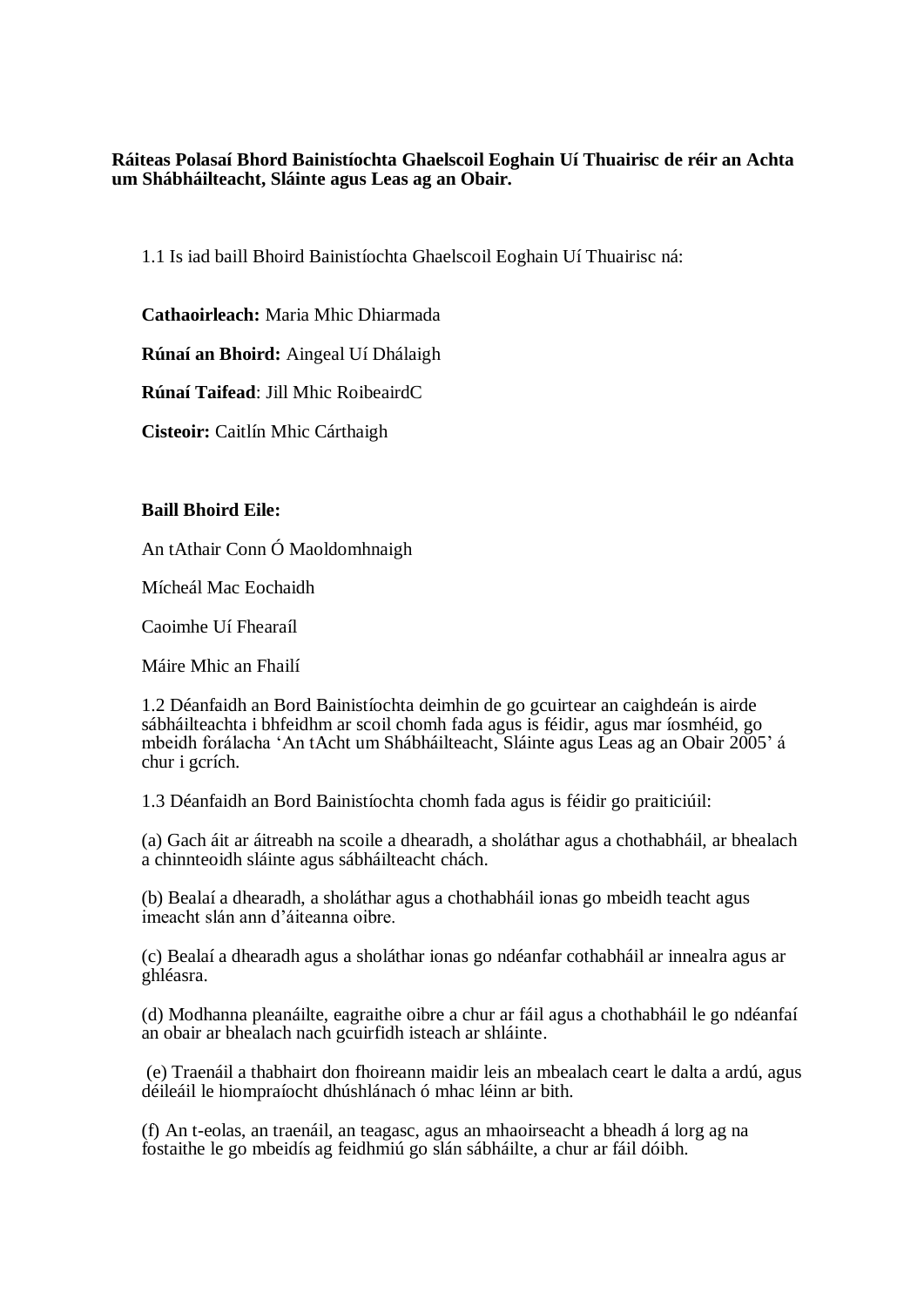(g) Éadach oiriúnach cosanta nó a leithéid a chur ar fáil do na fostaithe nuair is gá é, le go mbeidís ag feidhmiú go slán sábháilte.

(h) Pleananna a chur le chéile agus a choimeád suas chun dáta a chuirfí i bhfeidhm i gcás éigeandála, m.sh. timpistí, gortaithe, druil dóiteáin, agus araile.

(i) Deimhin a dhéanamh de nach mbeadh baol don tsláinte ann ar scoil de bharr ábhar nó earra áirithe bheith in úsáid.

(j) Áiseanna agus socruithe a sholáthar agus a chothabháil le go ndéanfaí leas na bhfostaithe a chinntiú agus iad ag obair.

(k) Nuair is gá é a dhéanamh, caithfear duine oilte a fhostú le seirbhísí a chur ar fáil a chinnteodh sábháilteacht agus sláinte na bhfostaithe san áit oibre.

(l) An *Ráiteas Sábháilteachta* a thabhairt suas chun dáta go rialta. (m) Socraithe a dhéanamh go rachfaí i gcomhairle leis na fostaithe maidir le cúrsaí sábháilteachta agus sláinte.

(n) Socraithe a dhéanamh le go roghnódh na fostaithe ionadaí sábháilteachta.

1.4 Aithníonn an Bord Bainistíochta go gclúdaíonn an dualgas dlíthiúil atá ar an scoil, na fostaithe, na mic léinn, an pobal i gcoitinne agus duine ar bith atá ag déanamh gnó dlisteanach linn.

1.5 Geallann Bord Bainistíochta Ghaelscoil Eoghain Uí Thuairisc go bhféachfar chuige go gcuirtear forálacha an Achta um Shábháilteacht, Sláinte agus Leas ag an Obair 2005 i bhfeidhm go daingean ar scoil.

1.6 Is féidir go gcuirfear Coiste Sábháilteachta ar bun chun monatóireacht a dhéanamh ar chur i bhfeidhm pholasaithe sábháilteachta agus sláinte Ghaelscoil Eoghain Uí Thuairisc agus riachtanais an Achta um Shábháilteacht, Sláinte agus Leas ag an Obair 2005.

**Ráiteas Dualgas**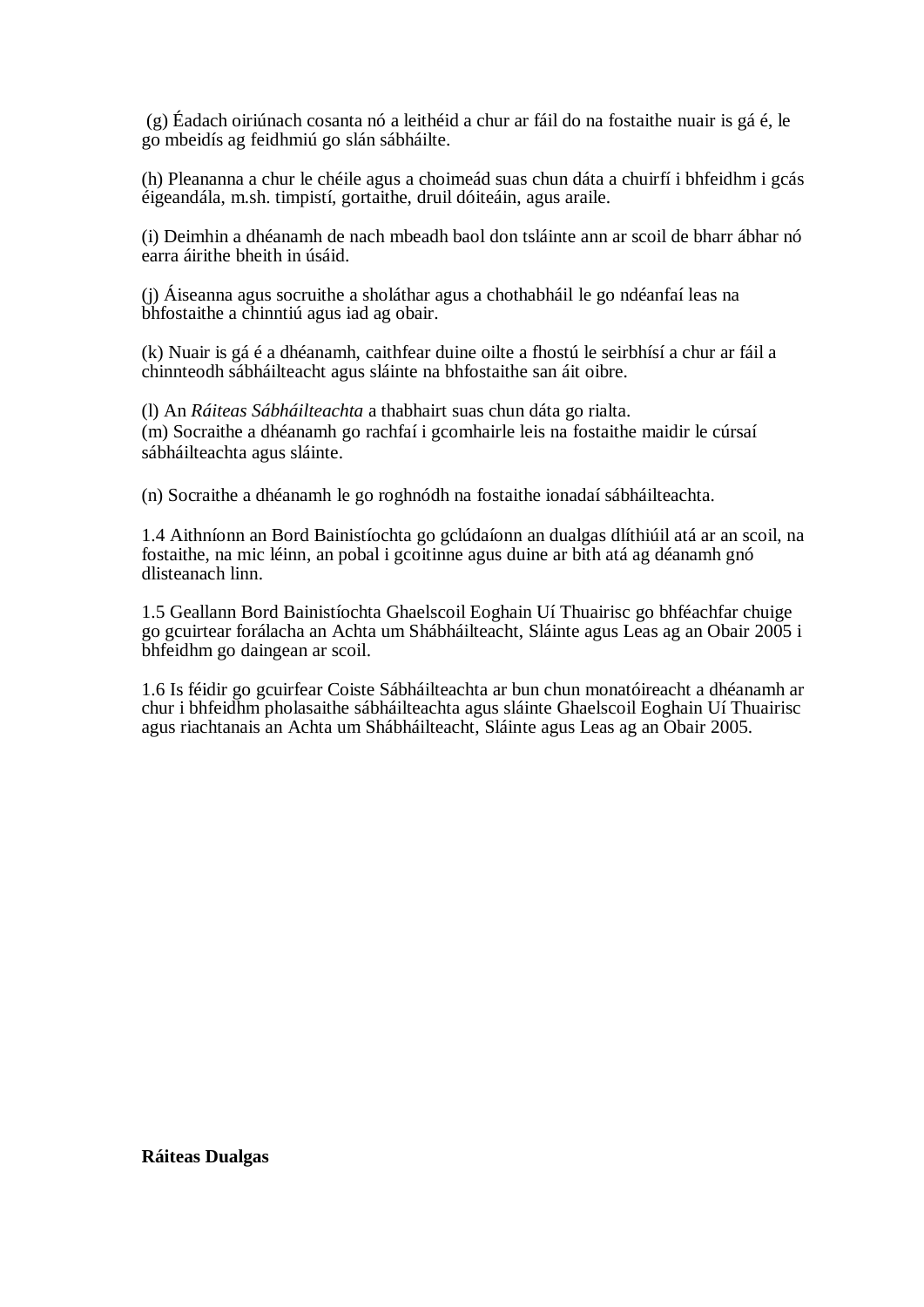## **Príomhoide na Scoile**

- Tá na dualgais sábháilteachta seo leanas ar Phríomhoide na scoile:
- Acmhainní oiriúnacha ó thaobh airgeadais de, ó thaobh ama agus ó thaobh acmhainní daonna de a chur ar fáil, a chinnteoidh go ndéanfar Ráiteas Sábháilteachta na scoile a chur i bhfeidhm go héifeachtach.
- A dheimhniú go dtuigeann foireann na scoile an dliteanas atá orthu de réir an Ráitis Sábháilteachta agus go dtugtar an t-eolas, an traenáil agus an mhaoirseacht oiriúnach dóibh le go bhfeidhmeoidís ar bhealach slán agus iad ag obair.
- Insealbhú sábháilteachta a chur ar fáil d'fhostaithe nua nuair a thosaíonn siad ag obair ar scoil den chéad uair.
- A dheimhniú go mbíonn bainistíocht riosca á chur i bhfeidhm ar gach gníomhaíocht scoile agus go mbunaítear nósanna slán oibre le haghaidh tascanna agus trealamh áirithe, agus go leantar na nósanna seo.
- A dheimhniú go mbíonn cigireacht sábháilteachta agus sláinte rialta ann ar scoil agus go gcuirtear torthaí na cigireachta ar fáil do Bhord na scoile más oiriúnach.
- A dheimhniú go mbíonn gach gléasra agus trealaimh scoile ag obair i gceart, agus go slán, go gcoimeádtar mar sin iad, go ndéantar tástáil rialta orthu, agus go gcoimeádtar taifid den tástáil sin.
- Go ndéantar riachtanais traenála a mheas in aghaidh na bliana a d'aithneodh an gá a bheadh ann le riachtanais sábháilteachta agus sláinte a aithint, le cláir thraenála a eagrú, agus le deimhniú go gcoimeádtar taifid den traenáil sin.
- A dheimhniú go gcuirtear áiseanna oiriúnacha leithris agus ceaintín ar fáil don fhoireann agus do na daltaí, agus a dheimhniú go mbíonn na seirbhísí foirne scoite ó na seirbhísí do na mic léinn.
- Córais choiscthe dóiteán agus práinfhreagairt a bhunú agus a chothabháil ar scoil, agus a dheimhniú go mbíonn traenáil ar an fhoireann maidir le dóiteán a chosc agus le bearta práinfhreagairt a chur ar fáil.
- Bheith ar an eolas faoi eachtra shábháilteachta nó sláinte ar bith, timpistí nó tarluithe baolacha a tharlódh ar scoil, imscrúdú a dhéanamh ar thimpistí i gcomhar le múinteoirí, agus beartaíocht cheartaitheach a chur i bhfeidhm más gá.
- An clár tuairisce timpistí scoile a choinneáil, agus timpistí nó tarluithe baolacha a thuairisciú don Údarás Sábháilteachta (H.S.A.) agus don Roinn Oideachais agus Scileanna de réir mar a oireann.

### **Príomhoide Ionaid**

Bíonn na dualgais mar a leagtar síos anseo ar an bpríomhoide ionaid. Chomh maith leo san, beidh an príomhoide ionaid ag feidhmiú thar cheann an phríomhoide má bhíonn sé/sí as láthair, agus glacfar leis na dualgais a bhíonn ar an bpríomhoide maidir le sábháilteacht agus sláinte, de réir mar a dtugtar sa ráiteas sábháilteachta seo.

Is iad dualgais sábháilteachta agus sláinte an Phríomhoide Ionaid ná: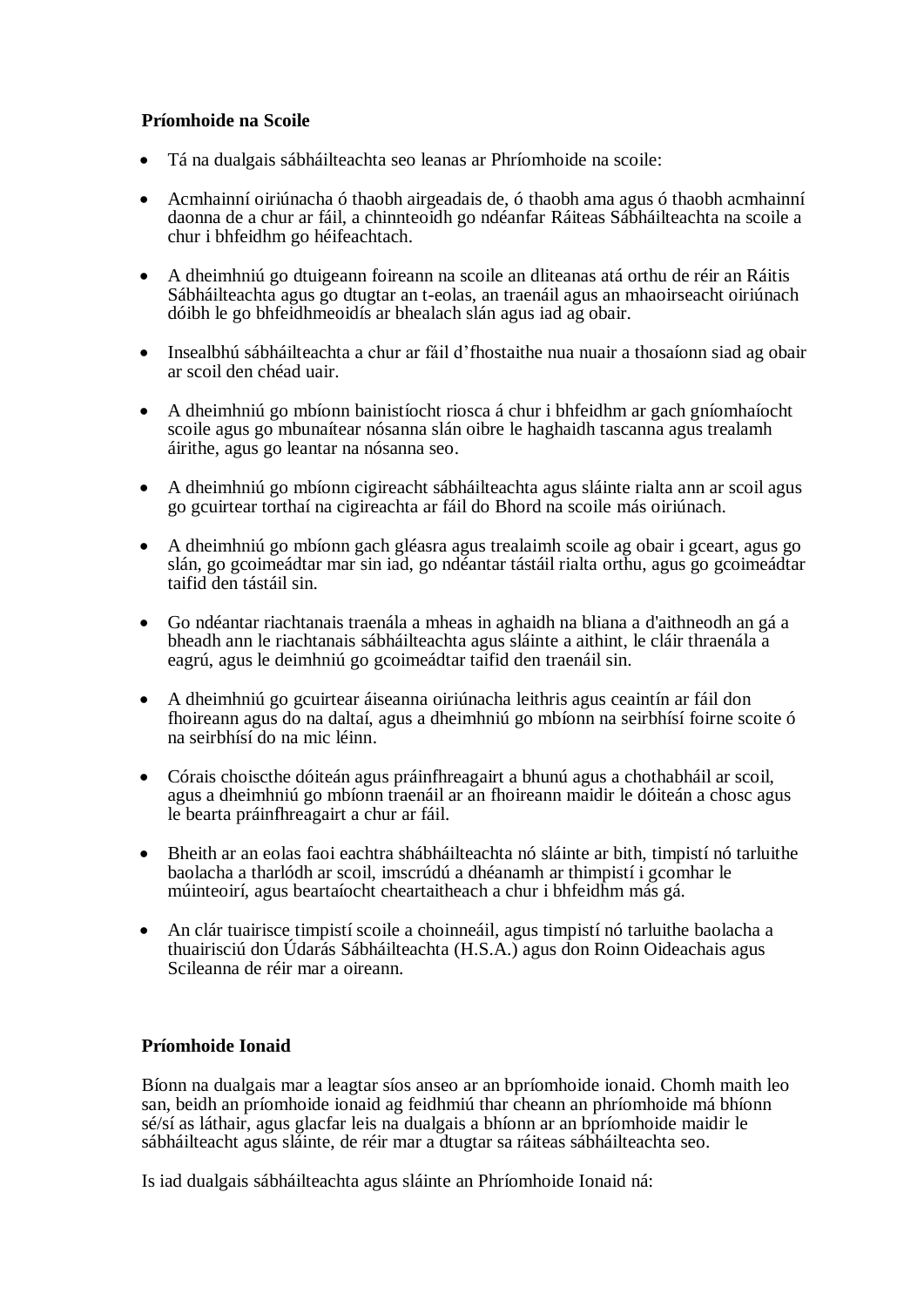- Cabhrú leis an bpríomhoide ráiteas sábháilteachta na scoile a chur i bhfeidhm agus a riaradh.
- Insealbhú sábháilteachta a chur ar fáil d'fhostaithe nua nuair a thosaíonn siad ag obair ar scoil den chéad uair.
- Cabhrú leis an bpríomhoide a chinntiú go mbíonn bainistíocht riosca á chur i bhfeidhm ar aon ghníomhaíocht scoile agus a dheimhniú go mbíonn córais slán oibre i bhfeidhm le haghaidh trealamh agus tascanna áirithe.
- Clár dóiteán na scoile a choimeád, é bheith suas chun dáta, agus ar fáil do na daoine seo leanas aon uair a lorgaítear é: Seirbhísí Dóiteán, an tÚdarás Sábháilteachta agus Sláinte, an Roinn Eolaíochta agus Scileanna, nó comhairleach neamhspleách shábháilteachta agus sláinte.
- Tacaíocht a thabhairt d'ionadaithe sábháilteachta, tofa nó roghnaithe, agus iad ag tabhairt aire do na dualgais atá orthu i dtaobh sláinte de.

### **Dualgais na bPríomhoidí Cúnta**

- Is iad dualgais an phríomhoide cúnta ná:
- Bainistíocht in aghaidh an lae a dhéanamh ar an tsábháilteacht agus sláinte de réir pholasaí agus de réir rialacha agus nósanna imeachta ráiteas sábháilteachta agus sláinte na scoile.
- Cur chuige eiseamláireach a léiriú i gcónaí i dtaobh sábháilteachta agus sláinte ar scoil, le go spreagfaí tiomantas iomlán don tsábháilteacht agus do shláinte i measc daltaí.

## **Dualgais ar Mhúinteoirí**

Déanfaidh na múinteoirí deimhin de go ndéantar cúram de chúrsaí sábháilteachta agus sláinte in aon ghníomhaíocht nó bealach oibre a mbíonn idir lámha. Chomh maith leis na dualgais atá orthu faoin Acht um Shábháilteacht, Sláinte agus Leas ag an Obair 2005 mar fhostaithe, bíonn na dualgais seo leanas orthu chomh maith:

- Bainistíocht a dhéanamh ar chúrsaí sábháilteachta agus sláinte sa seomra ranga agus in aon ghníomhaíocht scoile a ndéantar leis na daltaí, de réir pholasaí sábháilteachta agus sláinte na scoile, agus de réir na nósanna imeachta agus na rialacha.
- Eolas faoi chúrsaí ábhartha sábháilteachta agus sláinte a thabhairt dóibh, agus rialacha sábháilteachta a chur in iúl do dhaltaí maidir le himeachtaí ranga a mbeadh ardriosca nó meánriosca ag baint leo.
- Teagasc ceart oiriúnach a thabhairt agus maoirsiú a dhéanamh ar dhaltaí le linn gníomhaíochtaí ranga.
- Amharciniúchadh a dhéanamh sna seomraí ranga/ionaid oibre in aghaidh an lae le deimhniú go mbíonn siad slán, agus bearta ceartaitheacha a chur i bhfeidhm mura mbíonn.
- Amharciniúchadh a dhéanamh ar threalamh sula n-úsáidtear é le deimhniú gur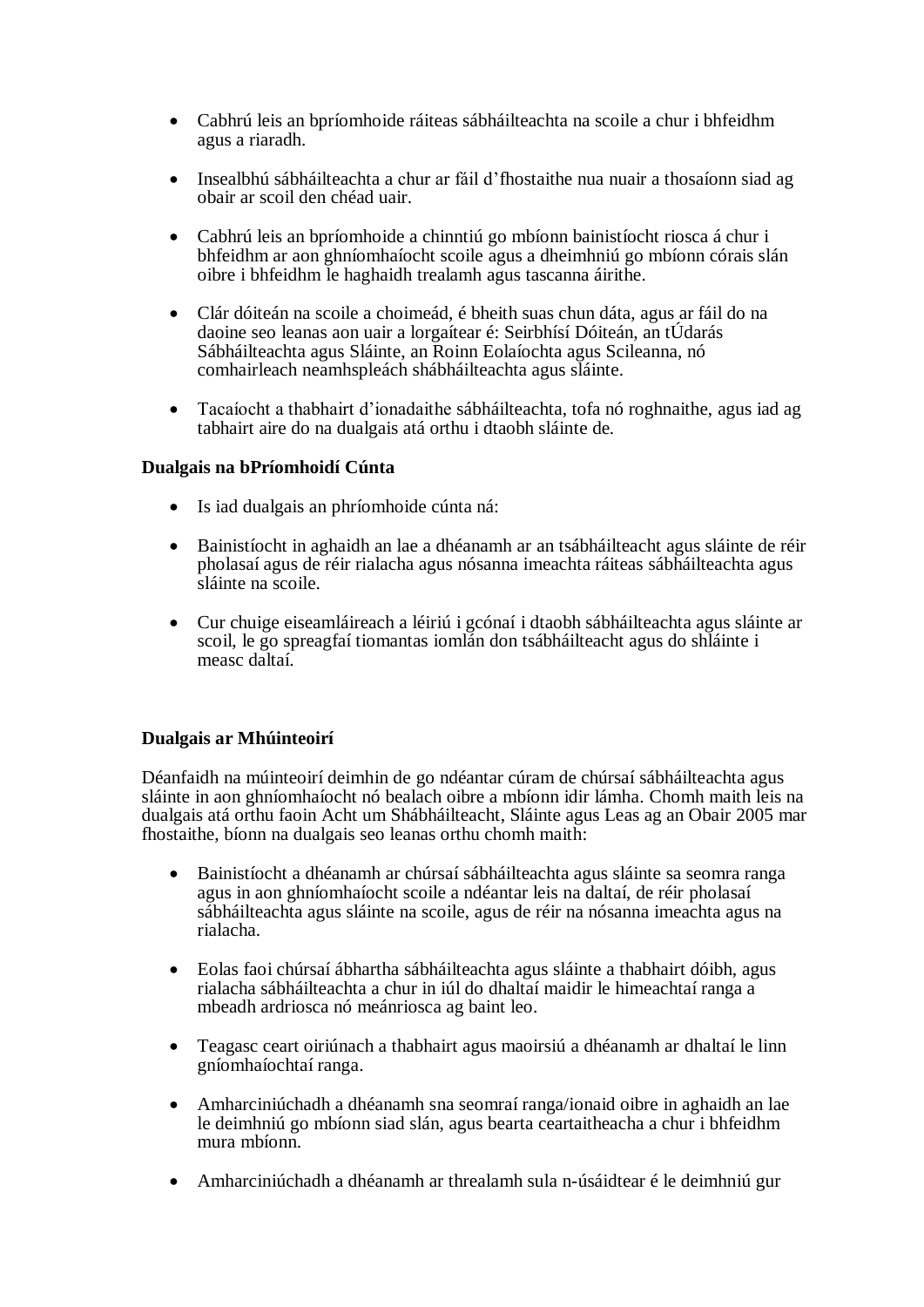féidir é a úsáid go slán, agus bearta ceartaitheacha a chur i bhfeidhm mura mbíonn.

- Deimhin a dhéanamh de go n-úsáidtear trealamh cosanta ceart nuair is gá, agus go mbíonn traenáil cheart ag na daltaí nuair is gá a leithéid a chaitheamh, agus é a chaitheamh go slán.
- Páirt a ghlacadh i scrúduithe, agus i gcruinnithe an choiste sábháilteachta agus sláinte, más oiriúnach a leithéid a dhéanamh.
- Caithfear aon deacracht faoi shábháilteacht agus sláinte nach féidir a leigheas in situ a chur in iúl don phríomhoide.
- Tuairisc a chur ar fáil láithreach don phríomhoide maidir le timpistí, nó eachtraí baolacha a tharlódh sa seomra ranga.
- Dea-shampla a thabhairt maidir leis na rialacha sábháilteachta a leanúint sa seomra ranga.

## **Conraitheoirí, Fochonraitheoirí, Daoine Féinfhostaithe**

Tá na dualgais seo leanas ar chonraitheoirí, fochonraitheoirí, daoine féinfhostaithea fhostaítear ar scoil chun cothabháil, athnuachan, deisiú nó uasghrádú a dhéanamh ar áitreabh na scoile, a fhad is a bhíonn siad ag obair anseo:

- Fianaise a thabhairt maidir le dualgais a gcuid fostóirí, agus mar gheall ar árachas dliteanas poiblí agus an ráiteas sábháilteachta a thaispeáint, nuair a lorgaíonn príomhoide na scoile a leithéidí.
- Sula gcuirtear chun oibre ar scoil, caithfidh príomhoide na scoile cóipeanna inniúlachta ábhartha a fháil maidir le hobair ar bith a bheadh idir lámha acu.
- Próiseas nó ábhar baolach ar bith a chuirfeadh isteach ar shábháilteacht nó ar shláinte na n-oibrithe, nó ar phobal leathan na scoile le linn oibre, a chur in iúl don phríomhoide.
- Cloí le riachtanais an Achta um Shábháilteacht, Sláinte agus Leas ag an Obair 2005 agus an reachtaíocht um Shábháilteacht, Sláinte agus Leas ag an Obair (Tógáil), 2006, chomh maith le riachtanais an ráitis sábháilteachta seo.
- Comhoibriú leis an scoil maidir le háit slán oibre a chur ar fáil d'fhostaithe agus do dhaltaí agus córas slán oibre a chur i bhfeidhm don fhoireann agus do na daltaí nuair a bhíonn cothabháil, athnuachan, deisiú nó uasghrádú á dhéanamh ar áitreabh na scoile.
- Maoirseacht a dhéanamh ar a gcuid fostaithe féin i gcónaí agus iad ag obair ar scoil, le deimhniú go mbítear ag obair ar bhealach slán, agus iompar agus caint oiriúnach bheith le sonrú i dteannta foireann agus daltaí na scoile.
- Cloí le rialacha na Roinne Oideachais Eolaíochta agus Scileanna agus le 'Rialacha Sábháilteachta na Scoile do Chonraitheoirí'.
- Tuairisc a chur ar fáil láithreach gan mhoill don phríomhoide maidir le timpistí, nó eachtraí ina mbeadh locht ar ghléasra nó ar threalamh a tharlódh ar an láthair oibre, nó a bhainfeadh le córas oibre, nó mura mbíonn an príomhoide ar fáil é a rá leis an bpríomhoide ionaid.

### **Ionadaí Sábháilteachta**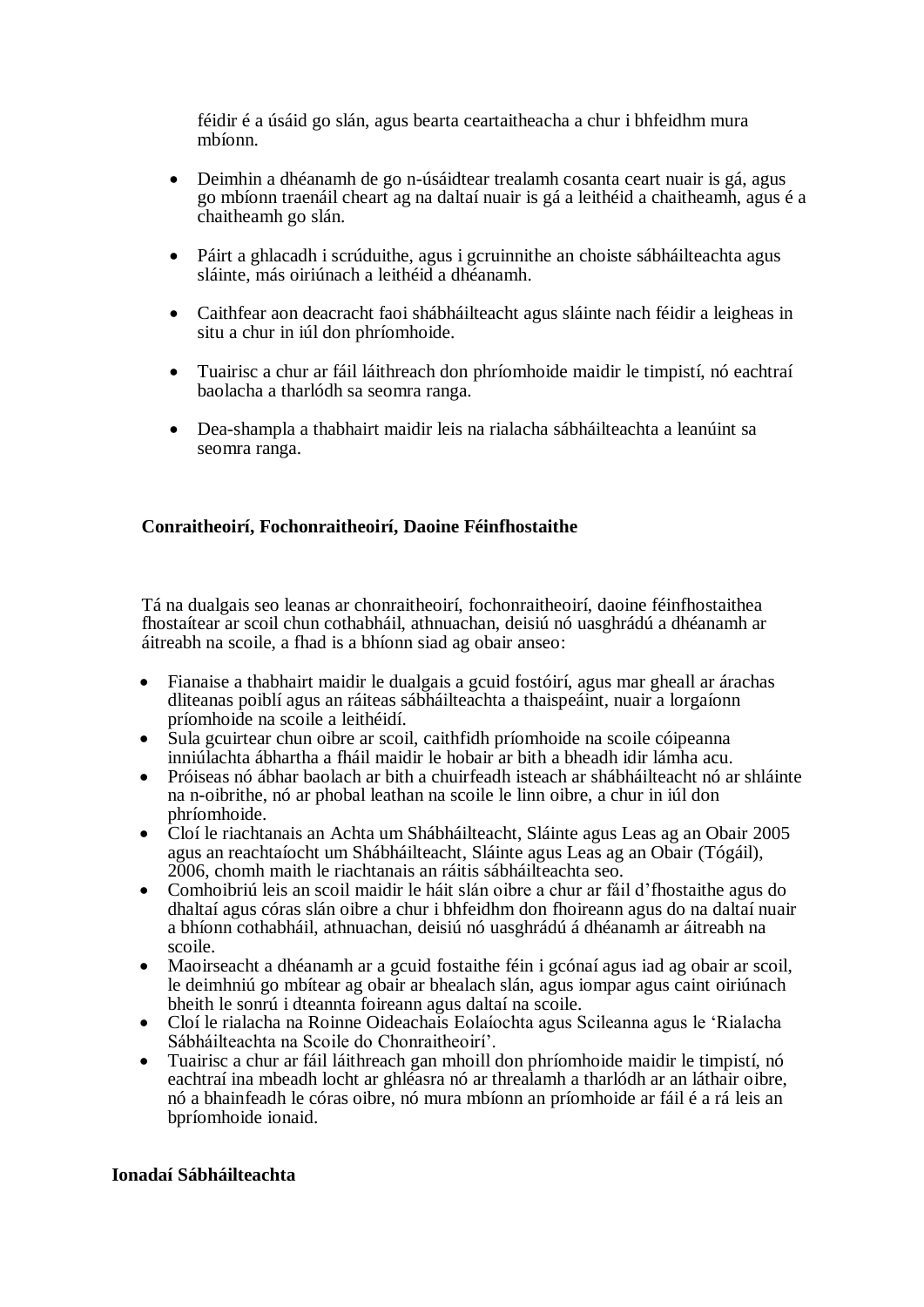De réir an Achta um Shábháilteacht, Sláinte agus Leas ag an Obair 2005, tá cead ag fostaithe ionadaí sábháilteachta a roghnú ag an ionad oibre (Art Ó Grifín i gcás ár scoile). Is é ról an ionadaí sábháilteachta seo ná páirt na bhfostaithe a ghlacadh ag an ionad oibre agus dul i gcomhairle leis an bhfostóir maidir le cúrsaí sábháilteachta, sláinte agus leas na n-oibrithe.

Déanfaidh an t-ionadaí é seo:

- Traenáil oiriúnach sábháilteachta agus sláinte le cur ar a c(h)umas an ról mar ionadaí sábháilteachta a chur i gcrích gan é nó í bheith thíos leis.
- Labhairt leis an mBB thar cheann na foirne maidir le gné ar bith sábháilteachta agus sláinte san ionad oibre.
- Tar éis a shocrú leis an bpríomhoide, scrúduithe sábháilteachta scoile a dhéanamh agus athbhreithniú ar eolas sábháilteachta.
- Scrúdú a dhéanamh ar an scoil ina iomláine, nó ar chuid de, i ndiaidh timpiste, eachtra bhaolach nó i gcás go mbeadh dainséar ann don tsábháilteacht, do leas nó do shláinte dhuine ar bith, agus daltaí san áireamh, a fhad is nach gcuireann an scrúdú seo isteach ar dhaoine eile an dualgas reachtúil atá orthu de réir na ndlíthe ábhartha bheith á gcur i gcrích acu.
- Na dualgais atá ann faoin Acht um Shábháilteacht, Sláinte agus Leas ag an Obair 2005 a chur i bhfeidhm gan chlaonadh, i gcomhar le bainistíocht na scoile. Dea-nósanna oibre a chur chun cinn ar scoil, agus dea-shampla a thabhairt maidir le féachaint chuige go gcloífí leis na rialacha sábháilteachta.
- Tar éis fógra oiriúnach a thabhairt don phríomhoide, iniúchadh a dhéanamh ar ghearáin a bhaineann le sábháilteacht, sláinte nó leas na n-oibrithe, thar cheann fostaí a bheadh faoi chúram acu.
- Bheith i dteannta chigire ón Údarás Sláinte agus Sábháilteachta a dhéanfadh cigireacht ar scoil, ach amháin i gcás cigireachta a bhainfeadh le himscrúdú tar éis timpiste nó tar éis eachtra chontúirteach.

### **Comhairliúchán agus Eolas**

Is é polasaí Bhord Bainistíochta Ghaelscoil Eoghain Uí Thuairisc:

- Dul i gcomhairle leis an fhoireann maidir le ceapadh agus le cur i bhfeidhm an Ráitis Sábháilteachta agus Sláinte, agus na bealaí rialúcháin ghuaise.

- Cóip den *Ráiteas Sábháilteachta* a bhronnadh ar bhaill fhoirne agus ar bhaill nua

- Go gcuirfí aon eolas nó treoir maidir le sábháilteacht, sláinte nó leas oibrithe san ionad oibre nach bhfuil sa cháipéis seo ar aghaidh chuig an fhoireann de réir mar a fhaightear é.

- Go mbeidh áit lárnach ann don tsábháilteacht agus do shláinte agus leas foirne in aon traenáil fhoirne nó in aon phlean forbartha a chuirtear le chéile.

### **Sábháilteacht Ghinearálta, Forálacha Sláinte agus Leasa**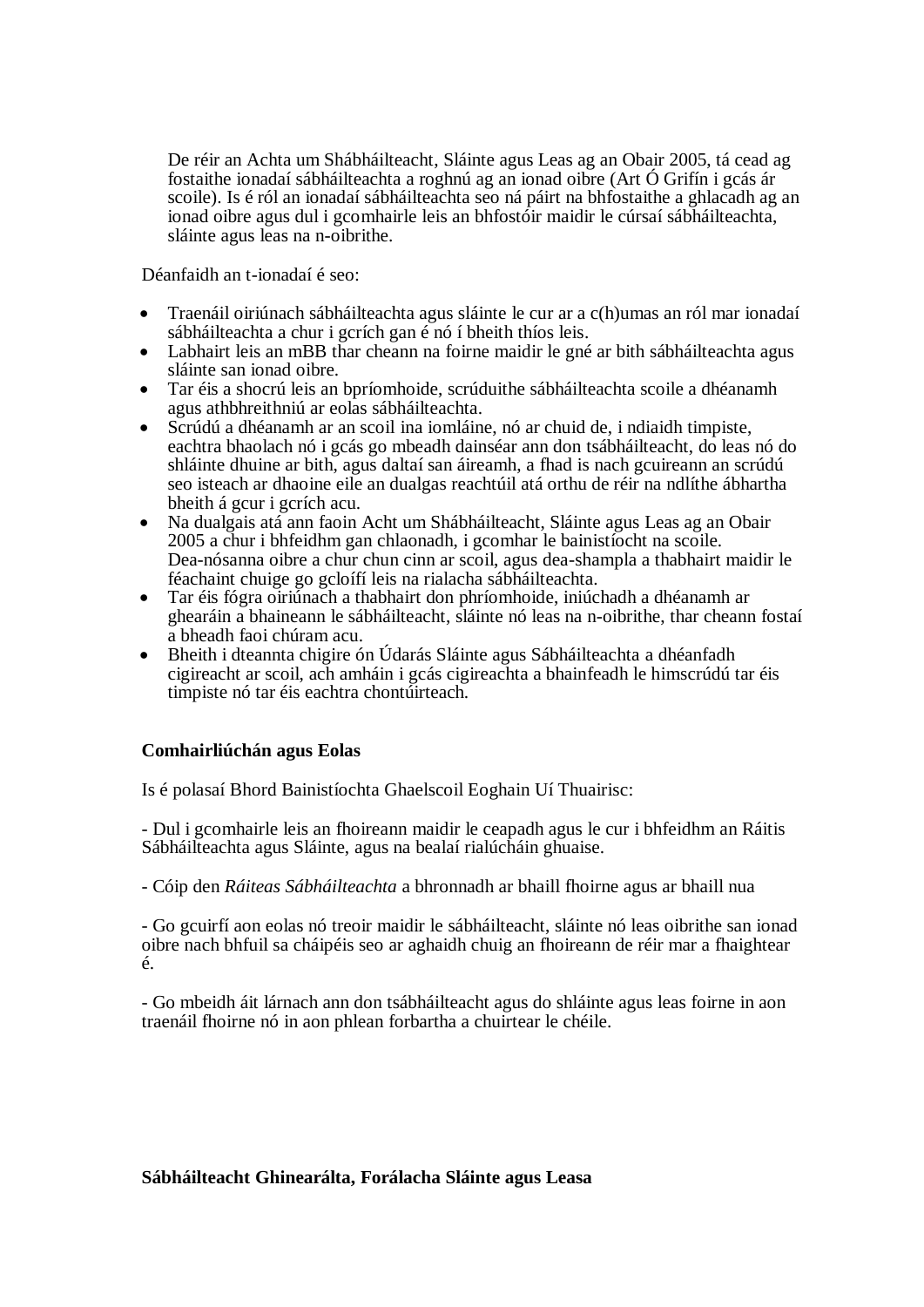### **Monatóireacht ar Shláinte agus ar Shábháilteacht:**

Tá bainistíocht na scoile tiomanta i dtaobh athbhreithniú rialta bheith á dhéanamh faoin ngá a bheadh ann bearta sábháilteachta breise a chur i bhfeidhm maidir le trealamh nó le gníomhaíochtaí, le nósanna slán oibre i dtaobh trealaimh, agus i dtaobh traenáil bhreise sábháilteachta a chur ar fáil d'fhostaithe le go bhféadfaidís a gcuid oibre a dhéanamh ar bhealach slán gan aon bhaol dóibh, gan bhaol do dhaltaí, d'oibrithe eile nó do phearsanra eile a bheadh ar cuairt nó ar áitreabh na scoile.

Déanfar monatóireacht agus athbhreithniú ar an gcóras sábháilteachta agus sláinte de réir mar a leagtar amach anseo:

Féachfaidh an príomhoide chuige go ndéantar athbhreithniú in aghaidh na bliana ar an Ráiteas sábháilteachta agus ar mheastacháin rioscaí ar bith a bhainfeadh leis, de réir na n-athruithe sa reachtaíocht agus athbhreithniú ar na próisis oibre, ar threalamh nua, nó ar thimpiste nó tarlú baolach ar bith ar scoil. Bainfidh an t-athbhreithniú seo le héifeacht chur i bhfeidhm an ráitis, agus beifear ag iarraidh feabhas leanúnach chur ar an tsábháilteacht i ngach aon ghné d'imeachtaí na scoile.

#### **Comhoibriú, Comhairliúchán agus Cumarsáid ar Scoil**

Déanfaidh bainistíocht na scoile gach iarracht comhoibriú, cumarsáid agus comhairliúchán faoi chúrsaí sábháilteachta agus sláinte a spreagadh i measc na foirne.

Beidh an comhairliúchán agus an chumarsáid ag tarlú leis an fhoireann trí:

• Comhairliúchán idir bhainistíocht, foireann agus ionadaí tofa sábháilteachta.

• An príomhoide, an príomhoide ionaid, na príomhoidí cúnta agus an fhoireann bheith i gcomhrá lena chéile go laethúil.

• Cruinnithe foirmiúla foirne agus cúrsaí sábháilteachta mar mhír ar an gclár gnó.

#### **Comhoibriú**

Ba mhaith leis an mbainistíocht go mbeadh comhoibriú ann i gcónaí le pobal na scoile maidir le cúrsaí sábháilteachta, sláinte agus leasa.

De réir dlí caithfidh an fhoireann locht ar bith a aithnítear a thuairisciú gan mhoill, ionas gur féidir bearta cheartúcháin a chur i bhfeidhm. Ba cheart na lochtanna seo a chur in iúl don fheighlí, don phríomhoide, nó don ionadaí sábháilteachta.

Ba cheart moltaí faoi fheabhas a chur ar chúrsaí sábháilteachta agus sláinte a chur in iúl don fheighlí, don phríomhoide, nó don ionadaí sábháilteachta, de réir riachtanais.

### **Comhairliúchán**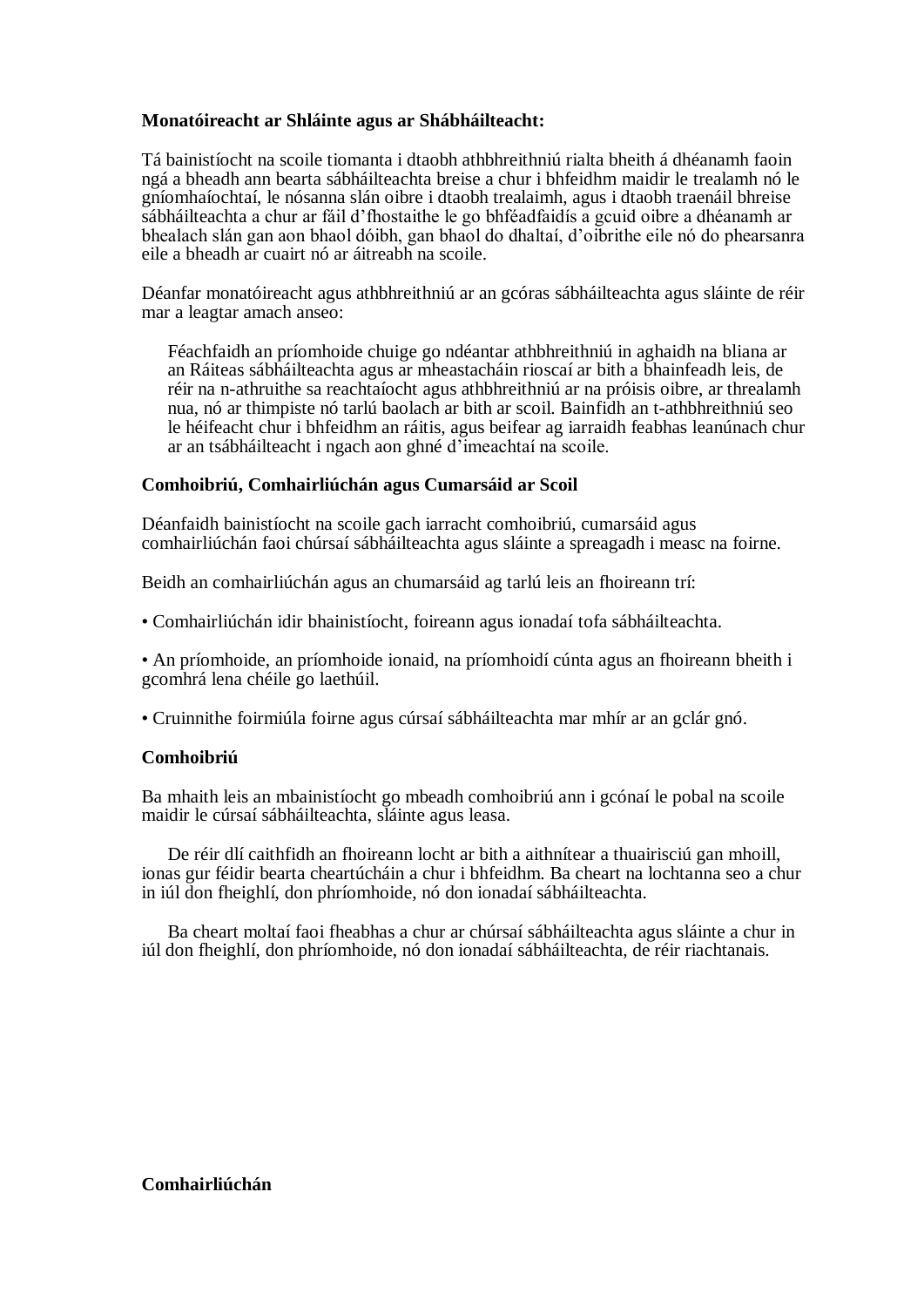Is é Mícheál Mac Eochaidh an tOifigeach Sábháilteachta, agus tá freagracht uirthi chomh maith mar ionadaí na dtuismitheoirí ar an mBord Bainistíochta.

Níl cúrsa aitheanta traenála ar bith déanta ag Mícheál go fóill a chabhródh léi na dualgais atá uirthi mar oifigeach sábháilteachta oifigiúil na scoile a chur i gcrích. Tugann an Bord Bainistíochta agus bainistíocht na scoile tacaíocht iomlán do Mhícheál ina cuid oibre.

Tá cead ag an fhoireann labhairt le Mícheál ag am ar bith má bhíonn buairt orthu faoi shábháilteacht nó faoi shláinte an ionaid oibre. Déanfaidh Mícheál gach tagairt sábháilteachta agus sláinte dá leithéid a thaifead agus rachaidh sí i gcomhairle leis an bpríomhoide le go ndéanfaí iad a shocrú.

Rachaidh an príomhoide i gcomhairle leis an fhoireann ar fad maidir le rud ar bith a d'fhéadfadh cur isteach ar a gcuid sábháilteachta agus sláinte féin, nó ar shábháilteacht agus sláinte na ndaltaí. Déanfar a leithéid go neamhfhoirmiúil i rith an lae agus go foirmiúil ag cruinnithe foirmiúla foirne nuair a bheadh an tsábháilteacht ar an gclár gnó.

### **Cumarsáid**

Moltar don fhoireann a gcuid tuairimí/gearáin faoi shábháilteacht agus sláinte nó moltaí feabhais a chur in iúl don ionadaí tofa sábháilteachta, agus/nó cuirfear am i leataobh ag na cruinnithe foirmiúla sábháilteachta le go ndéanfaí ábhar dá leithéid a lua agus a phlé go hoscailte.

Beidh an tsábháilteacht ar an gclár gnó den chéad chruinniú foirne na bliana. Tapóidh an príomhoide an deis ag an gcruinniú athbhreithniú a dhéanamh ar nósanna slán oibre agus meastachán rioscaí, agus scaipfear eolas faoi shábháilteacht agus sláinte ar scoil.

#### **Guaiseacha**

Déanfaidh an t-oifigeach sábháilteachta ón mBord Bainistíochta, i gcomhar leis an ionadaí foirne sábháilteachta, foirmeacha rialúcháin guaise a líonadh. Is féidir guaiseacha áitithe a rialú, bíonn baol leanúnach ó ghuaiseacha eile. Déanfar déileáil go práinneach le guais ar bith nach bhféadfaí í a rialú nó a íoslaghdú. Mura féidir déileáil leo déanfar iad a mharcáil agus a aithint go soiléir agus cuirfear bearta oiriúnacha i bhfeidhm orthu mar a léirítear thíos. Déanfaidh an Bord Bainistíochta, i gcomhairle leis na fostaithe, athbhreithniú ar chásanna agus moltaí a chur ar aghaidh faoi dhíothú guaiseacha.

Féach ar an mioneolas faoi ghuaiseacha a aithint agus meastachán rioscaí in Aguisín 1

### **Guaiseacha ar Leith**

#### **Dóiteáin**

Is é polasaí Bhord Bainistíochta Ghaelscoil Eoghain Uí Thuairisc go mbeadh:

- Soláthar oiriúnach múchtóirí dóiteán ann le freastal ar shaghas ar bith dóiteáin<br>• Gach trealamh dóiteán ainmnithe agus seirbhísithe go rialta
- Gach trealamh dóiteán ainmnithe agus seirbhísithe go rialta<br>• Druileanna dóiteáin ag tarlú go rialta uair sa ráithe ar a laob
- Druileanna dóiteáin ag tarlú go rialta, uair sa ráithe ar a laghad
- Traenáil múchtóirí dóiteán ann i gcás ábhar/trealamh sainiúil
- Gach aláram dóiteáin marcáilte go soiléir
- Gach fógra sofheicthe le deimhniú go bhfeiceann cuairteoirí na bealaí éalaithe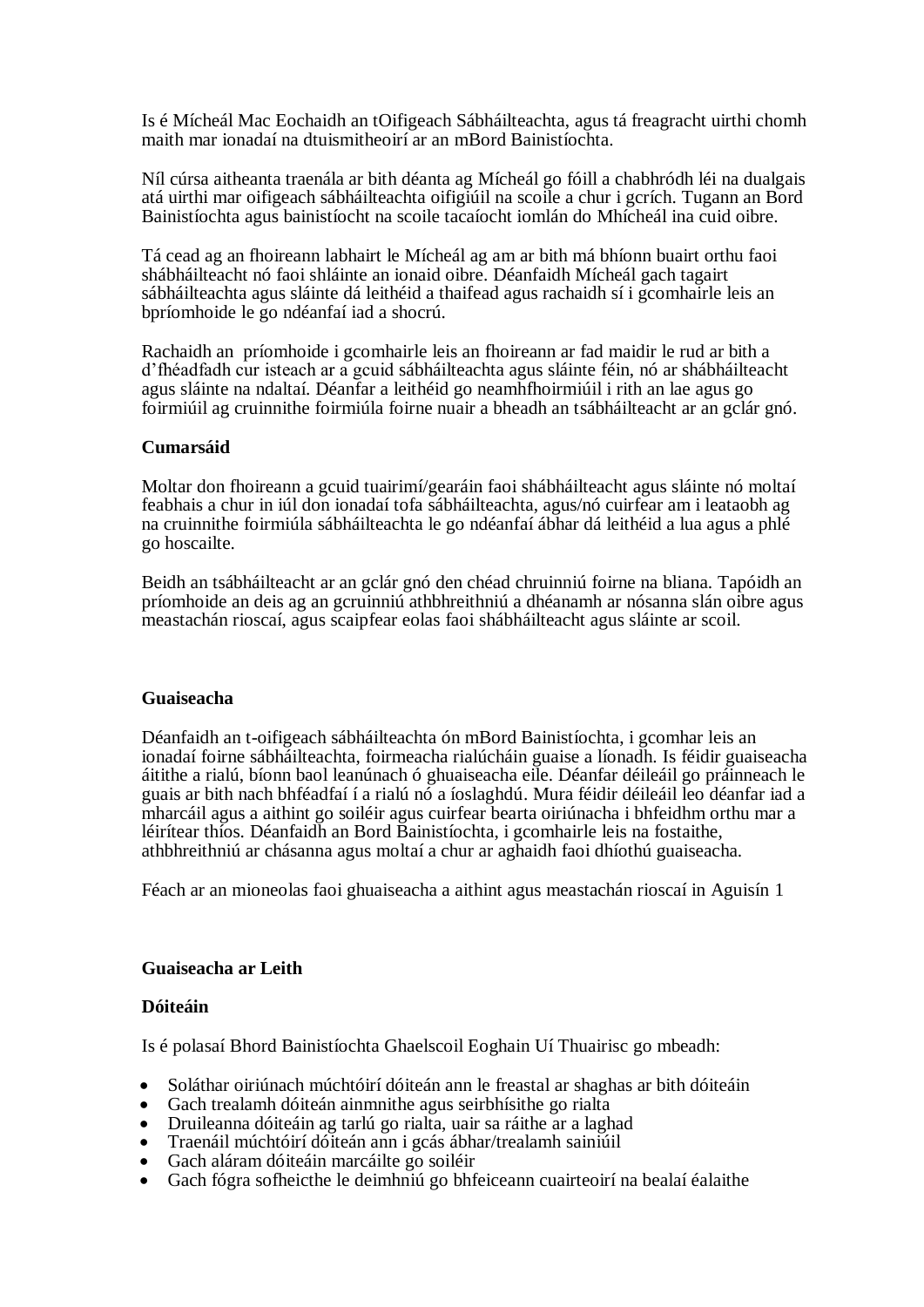- Gach trealamh leictreach múchta taobh amuigh d'uaireanta oibre agus mura mbíonn seomraí in úsáid ar feadh thréimhsí, de réir mar a oireann
- Ionaid tionól ainmnithe taobh amuigh den fhoirgneamh
- Daltaí/feighlí/ glantóirí atá ag teacht/imeacht ar scoil ag líonadh an leabhair 'isteach/amach' ag an oifig de reir mar a oireann dóibh
- Na bealaí éalaithe marcáilte go soiléir.
- Daoine ainmnithe ann le dualgas orthu druileanna dóiteáin agus córas aslonnaithe a eagrú.
- Rinne Oifigeach Dóiteáin an scoil agus an trealamh a sheiceáil, agus cuireadh gach moladh a fuarthas uaidh/uaithi i bhfeidhm chomh fada agus is féidir go praiticiúil.

#### **Guaiseacha Leantacha**

#### **Innealra, Trealamh Cistine agus Earraí Leictreacha**

Is é polasaí Bhord Bainistíochta Ghaelscoil Eoghain Uí Thuairisc nach n-úsáidfeadh ach daoine oilte údaraithe an t-innealra, trealamh cistine agus earraí leictreacha. Déanfar gach earra agus trealamh den sórt seo a sheiceáil agus a sheirbhísiú go rialta.

### **Ceimicí**

Is é polasaí Bhord Bainistíochta Ghaelscoil Eoghain Uí Thuairisc go gcoimeádfaí gach ábhar ceimiceach, glantaigh agus araile, faoi ghlas in áit ar leith, agus go mbeadh lipéad aitheantais ar gach aon ghabhdán acu, le treoracha soiléire agus rabhadh orthu maidir lena n-úsáid, agus go gcuirfí cosaint ar dhaoine a bheadh á láimhseáil.

#### **Leigheas/Drugaí**

Is é polasaí Bhord Bainistíochta Ghaelscoil Eoghain Uí Thuairisc go gcoimeádfaí gach leigheas, druga agus araile i gcófra san oifig, ionas nach bhféadfadh duine ar bith seachas ball foirne teacht orthu.

Féach polasaí na scoile i dtaobh Dháileadh Leigheas.

### **Urláir Ardshnasta**

Is é polasaí Bhord Bainistíochta Ghaelscoil Eoghain Uí Thuairisc nach gcuirfí snas ard ar urláir, ar eagla go mbeadh baol sleamhnú orthu, nó snasán neamhsciorrach a úsáid.

Déanfar na hurláir a ní tar éis amanna scoile le deimhniú, chomh fada agus is féidir go praiticiúil, nach mbeadh baol sleamhnaithe ann. Chuige seo, cuirfear fógraí rabhaidh faoi urláir a bheith fliuch ar taispeáint.

#### **Cód Iompraíochta**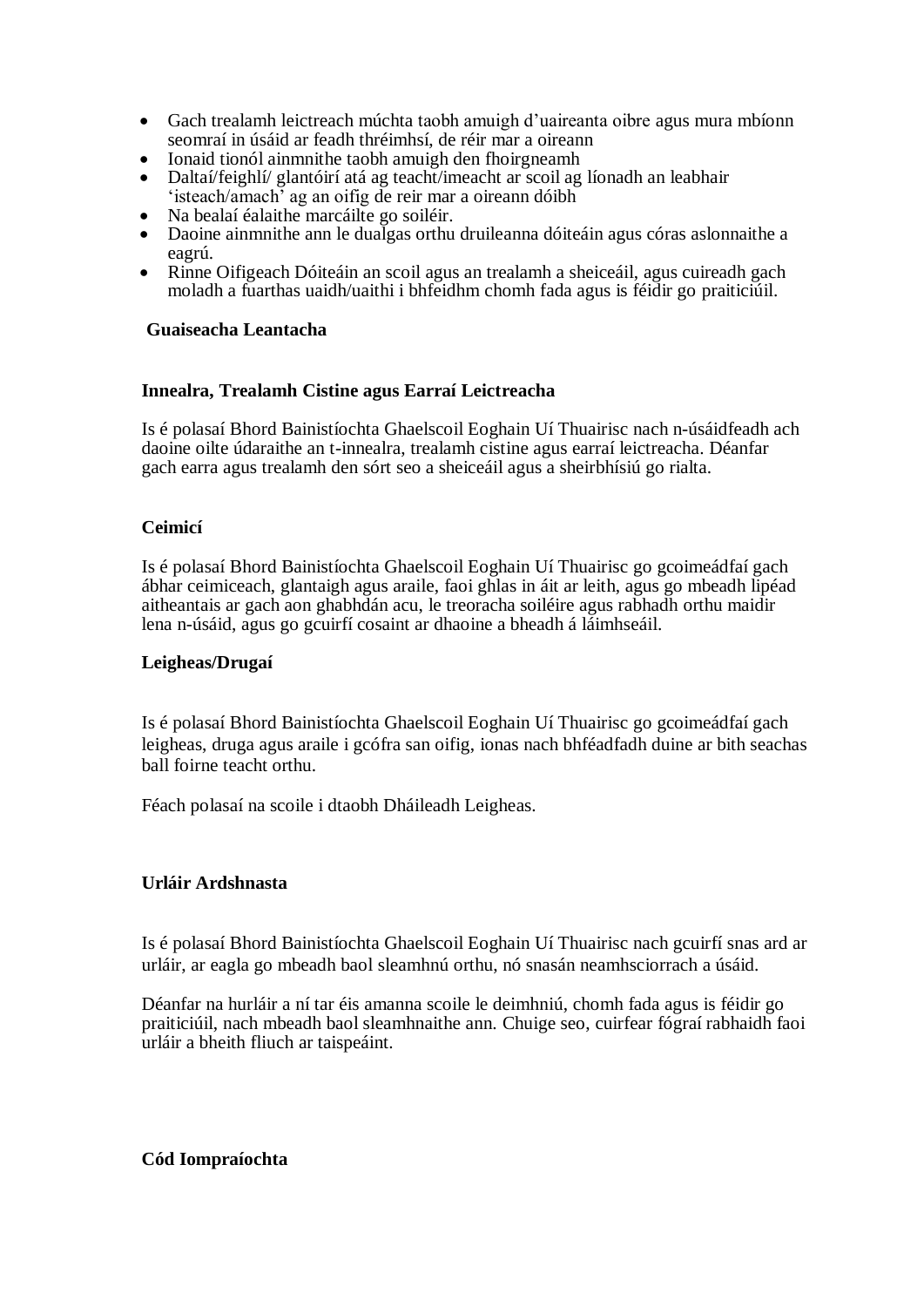Leagann cód iompraíochta na scoile síos nach gcuirfeadh iompar ar bith anseo isteach ar shábháilteacht phearsanta na bhfostaithe, agus nach gcuirfí strus orthu.

## **Caithfear cead labhartha le fostaithe a fháil uathu**

Má bhraitheann fostaí go bhfuil dainséar ann dó nó di, nó go bhfuil sé/sí i mbaol ó dhuine áirithe atá ar áitreabh na scoile, caithfear é seo a chur in iúl don Bhord Bainistíochta. Déanfaidh an Bord Bainistíochta na socruithe cuí le cinntiú go ndéanfar gach beart oiriúnach leis an bhfostaí a chosaint.

### **Pearsanra Oilte sa Gharchabhair**

Is é polasaí Bhord Bainistíochta Ghaelscoil Eoghain Uí Thuairisc: -

Go mbeidh traenáil ar fhostaithe faoi conas garchabhair a chur ar fáil d'fhostaí eile.

Cuirtear gach leigheas agus trealamh is gá chuige ar fáil le freastal ar imeachtaí garchabhair.

Beidh soláthar oiriúnach Bhoscaí Garchabhair Lánfheistithe ar fáil don fhoireann i gcónaí agus istigh iontu beidh:

Greimlíní Elastoplast

 $\Box$  Wasp Eze

 $\square$   $\square$   $\Upsilon$   $\leftrightarrow$ 

- Bindealán Chadáis
- Ciarsúir antaiseipteacha
- $\Box$ Siosúir
- Cairt Gharchabhrach

Caithfear lámhainní aon uaire i gcónaí nuair a bhíonn garchabhair á chur ar dhuine.

Beidh uisce te agus gallúnach ar fáil le húsáid roimh agus i ndiaidh na garchabhrach.